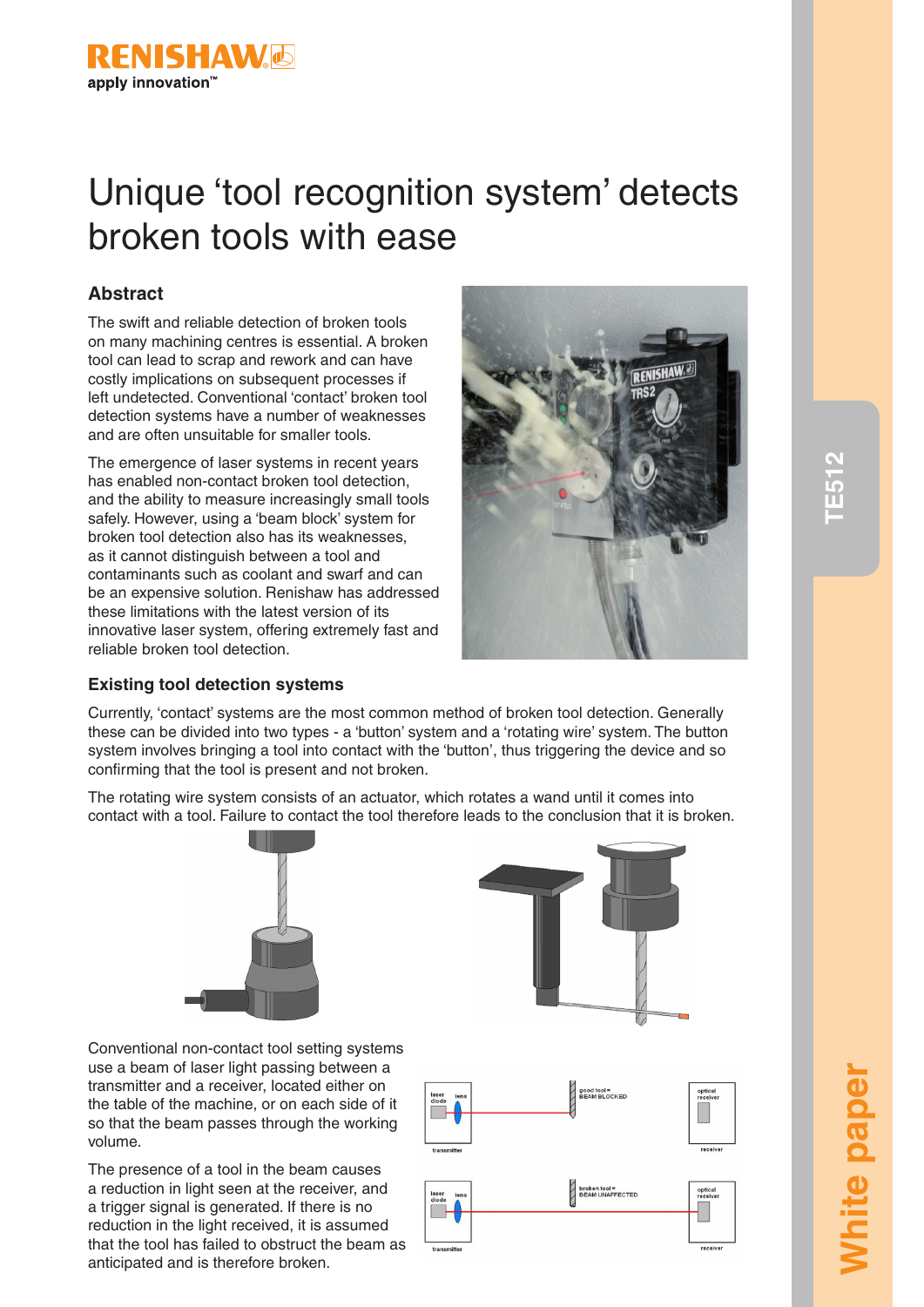# **Limitations of conventional systems**

Although both contact and non-contact conventional systems have many advantages, and are a good option for many applications, they do have some drawbacks to be overcome.

A common problem with contact tool systems is the possibility of damaging the tool through physical contact. Smaller tools can be broken and delicate surface finishes damaged. Consequently, tools have to be over a certain diameter to be safely tested. Furthermore, using a contact method for broken tool detection can be a slow process, so as to avoid damaging the tool, increasing production cycle time. These systems are usually mounted within the working environment, taking up valuable table space.

Although not always a problem, in circumstances where space is required, another solution must be sought. Many non-contact systems are also situated on the table, and for both systems, there can be an increase in cycle time as the tool travels to the edge of the table, the usual location for broken tool detection systems, to be checked.

Non-contact systems overcome the danger of breaking delicate tools, as there is no physical contact, but have a few issues of their own. Since the systems detect broken tools by the breaking of a laser beam, it is possible for coolant and swarf to break the beam and trigger the system. In this way coolant streams, that have not switched off before tool checking, or drops on the tool could fool the system into believing a broken tool is actually whole.

The reliability can be improved through the tool spending more time in the beam, allowing time for the coolant to disperse or using air blast systems to clean the tool prior to checking.

Many contact and non-contact systems can be used for both broken tool detection and tool setting, but for broken tool detection alone, they can be an expensive option.

What is clear from this, is that there is a space in the market for a relatively inexpensive, fast and reliable method of checking tools.

# **The Renishaw response: the TRS2**

The TRS2 is the next generation of Renishaw's innovative single sided tool detection device. The TRS2 uses a laser beam, but dispenses with the beam block method of tool detection. Instead, the TRS2 relies on the beam being reflected back to the receiver, which is contained in the same housing as the transmitter. The unique tool recognition system (TRS) electronics then establish whether a tool is present - and hence is good, or is not present.



# **How it works**

The tool recognition system electronics, ToolWise™ used in the TRS2 represent a major step forward in reliable broken tool detection. The system is capable of quickly and definitively establishing whether or not a tool is present.

The TRS2 works by directing a class 2 laser beam towards a point where the tool detection is to be conducted. The tool is then positioned so that the laser beam shines onto the tip of the tool - typically 3 mm from the end of the tool.

The tool is rotated at 200 rpm, 1000 rpm or 5000 rpm, and the laser is reflected off the tool and back to the TRS2 receiver. Due to the tool's rotation, the reflected light level varies resulting in a repeating pattern. This repeating pattern is recognised by the micro controller within the TRS2 and the output relay is triggered, rapidly signifying a good tool and allowing the machining cycle to continue. If no tool is identified at the end of a given period, the application software issues a 'broken tool' alarm.

This range of rotational speeds allows a variety of tools to be detected, gun drills can be detected at 200 rpm while others can be spun at 5000 rpm decreasing cycle time.

There are considerations in the design to ensure safe and reliable operation. The TRS2 relies on reflected light to identify the tool - the amount of light reflected depending on a number of factors, such as tool size, surface finish, tool shape, operating range and coolant. If the tool cannot be rapidly recognised, the user can vary the amount of time allowed before an alarm is generated. Typically, the TRS2 requires around 1 second to identify a good tool, but in cases where the reflected light level is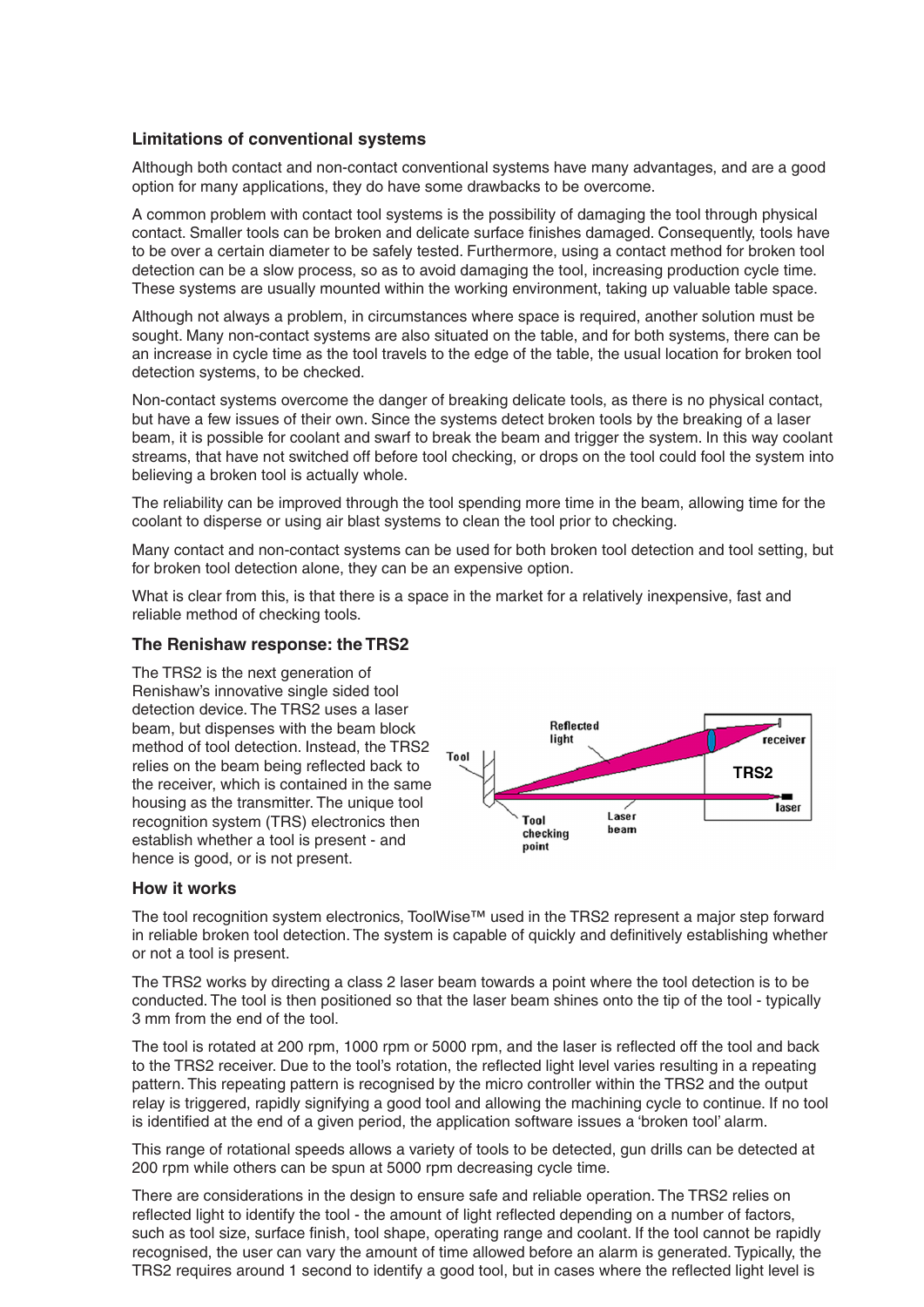

low, or the repeating pattern is obscured, the detection cycle may last longer than this. This time is only then required for certain specific circumstances, not for every tool detection cycle.

As TRS2 has been designed to be able to detect small dark tools, it also incorporates an automatic power system. If the reflected signal is of low power, the system increases transmission power to compensate for the low reflectivity of these types of tools.

In a theoretical extreme case, if the tool is not recognised during the time limit set by the user, a broken tool alarm will result - a failsafe condition. It should be noted that a damaged tool would not be passed as good.

Longer cycle times are therefore rare and limited to particular conditions where steps can be made to reduce the effect. Optimisation of the application of the TRS2 is advised to gain the maximum benefit in production. The TRS2 is easy and flexible to mount, and range-adjustable by the user, allowing the best parameters to be quickly determined to ensure tools can be recognised. Using the TRS2 at the shortest possible range will increase the reflected light level. Furthermore, by adjusting the position on the tool at which checking is done, detection reliability can be improved further. For example, on some tools, coolant tends to gather near the tip, so checking higher up the tool is likely to be beneficial. Spinning the tool at high speed or removing coolant with an air blast before checking, are also considerations. Recently the TRS2 has also been upgraded, with electronic and firmware changes improving detection by up to 69% in typical conditions.

The software also incorporates retry logic for the user to implement, where, if the tool has not been detected after a defined, short, period of the time, the check position or spindle speed can be altered. Repositioning the tool in successive steps, allows the system to find a check position clear of swarf or coolant, or that's slightly more reflective. When a clear defined signal is found, TRS2 can trigger, this significantly decreases detection time over continuously checking a less responsive position until triggering.

# **The advantages of the TRS2**

The innovative technology of the TRS2 brings with it numerous advantages over existing tool detection systems. The compact single unit is straightforward to install, requiring no M-Codes or calibration routines. It can be fitted outside the working envelope of the machine, eliminating any possibility of a collision and saving machine table space. Similarly, installation time and space is saved in the machine's control cabinet, as there is no interface.

In terms of performance, the TRS2 can operate over a range of up to 2 m. The TRS2 does not contact the tool, therefore it can safely detect tools as small as 0.2 mm diameter, without damaging or breaking the tool. High feed rates can be used, resulting in short cycle times.

The simple design of the TRS2, with no moving parts, makes the device extremely robust, reliable and capable of enduring even the harshest of machining conditions. The crucial laser optics are well protected by an air stream, sealed to IPX8, originating from the same hole as the laser itself and preventing any contaminants entering into the device. The simplicity of the TRS2 makes the product a cost-effective solution to broken tool detection.